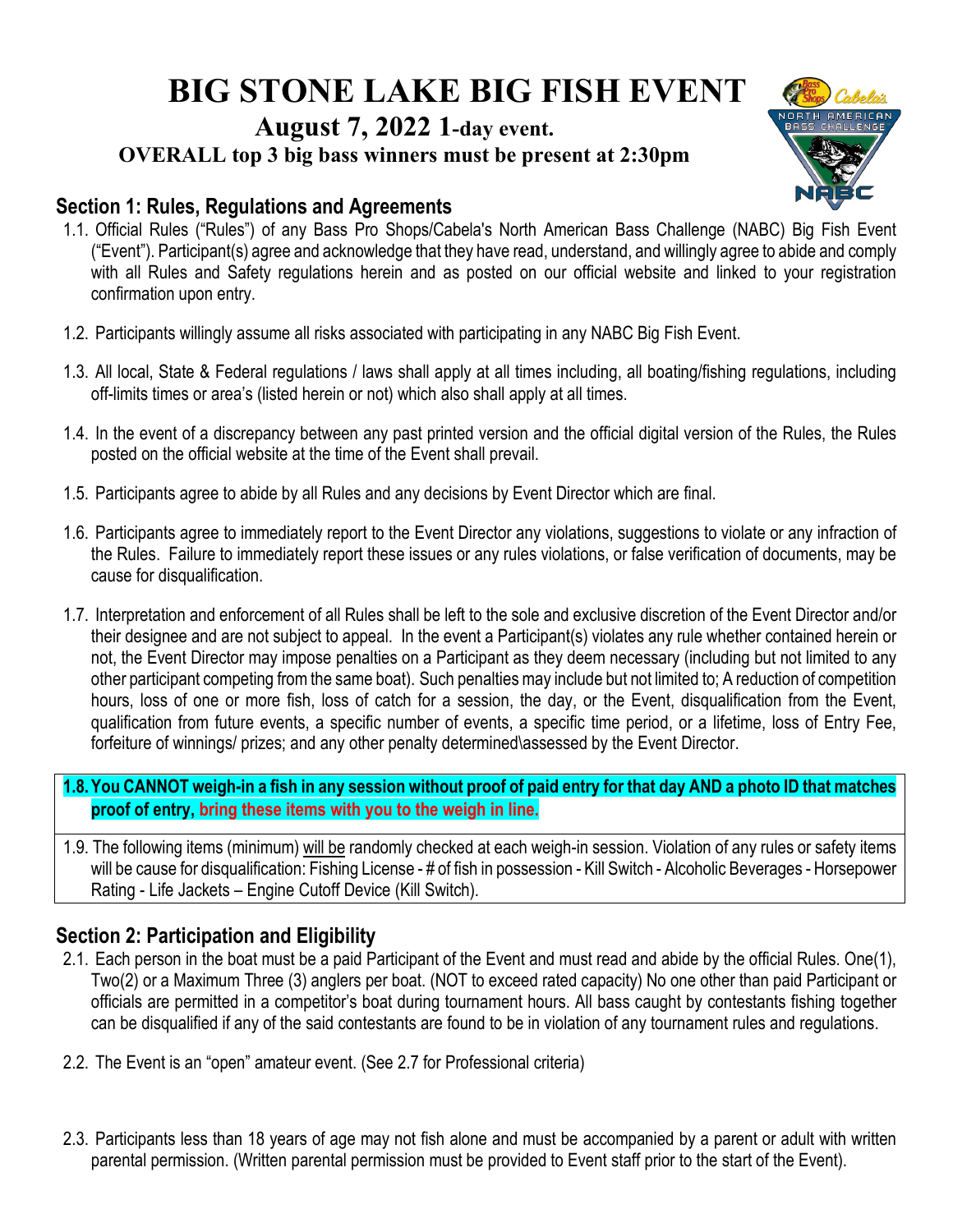- 2.4. Event officials reserve the right to refuse entry to anyone for any reason in their sole discretion.
- 2.5. **The Event is for amateur\grassroots anglers only**. **Professional anglers are not eligible to compete.** If you are unsure of your professional status, it is your responsibility to request a decision from NABC in writing prior to entry. Any Participant who enters this Event and is determined to be a professional, will be removed from competition immediately and will forfeit the Entry Fee (or entry fees) (as defined below).
- 2.6. Any angler meeting any of the following criteria is considered a "professional" and is not eligible to compete.
	- I. Anglers who guided professionally for ANY species of fish and for a fee (of any kind) on the host lake within the last twelve (12) months immediately preceding the Event.
	- II. Anglers who competed professionally in the B.A.S.S. Elite Series, FLW Tour/Pro Tour, and/or Major League Fishing within the last three (3) years or won any of those circuits' year end championships.
	- III. Anglers who have professional career fishing tournament earnings in the aggregate in excess of \$250,000.00 with B.A.S.S., FLW, MLFLW, MLF, and/or the PAA.
- 2.7. Any Participant desiring to inquire regarding the professional status of another Participant, must do so in accordance with the Protests and Dispute Article of these Rules (Section 15).

### **Section 3: Registration and Entry Fee**

- 3.1. Each Participant shall pay an entry fee for this specific event of \$150 for a one-day entry (hereinafter "Entry Fee") per angler to participate in the Event. The Entry Fee shall be paid in full prior to the close of registration for the event.
- 3.2. Participants are HIGHLY encouraged to register Online, but can use one of the local onsite registration times / locations listed on that Event's fact sheet. **GENERAL** Event Registration with multi day discounts closes at 7:00p.m. "event local time" on the night prior to the beginning of the first day of the event. Generally, there will be NO "at the ramp" morning registrations taken. Once **GENERAL** registration closes and the event begins, participants that register for subsequent days if there are any must do so before 7 p.m. the evening before the subsequent day they have elected to fish. ANY days not registered for online by the 7pm close of general registration day before the start of the event will be at the oneday price. Late entrants must also adhere to the off-limits rules listed.
- 3.3. There will be no refunds of the Entry fee unless an event is cancelled in advance. In the event of a verifiable emergency and a Participant requests to cancel an entry, NABC will consider moving an entry forward to another NABC event as a one-time courtesy. Subsequent withdrawals will forfeit entry fees.
- 3.4. If the Participant registers online and attested to reading these rules they are **NOT** required to attend a local mandatory onsite registration prior to the Event. There is no meeting to attend prior to the Event, it is each Participants responsibility to read and understand the Rules, including all safety rules. IF you have questions ask a tournament official.
- 3.5. Payment of the Entry Fee constitutes a representation by each Participant that he/she has read and understands the Rules, including all safety rules. All Participants agree they will abide by such Rules and abide by decisions of the Event Director and/or Event Staff. IF you have questions please ask.
- 3.6. Chemical substance addiction or abuse, conviction of a felony or other crimes including those involving moral turpitude, or other conduct reflecting unfavorably upon efforts to promote safety, sportsmanship, fair competition and compliance with Event Rules, shall be grounds for rejecting any application for registration and/or for disqualification, suspension from the Event, and/or other disciplinary action.
- 3.7.Membership INCLUDED! For this event, anglers CHOICE of a 2023 membership national dues to choice of our affiliated circuit is included with each entry fee into this fall event. That is up to a \$50 value! Including TBF or High School national dues. TBF national membership also includes a MLF subscriber membership!

### **Section 4: Practice, Off Limits, Event and Hours**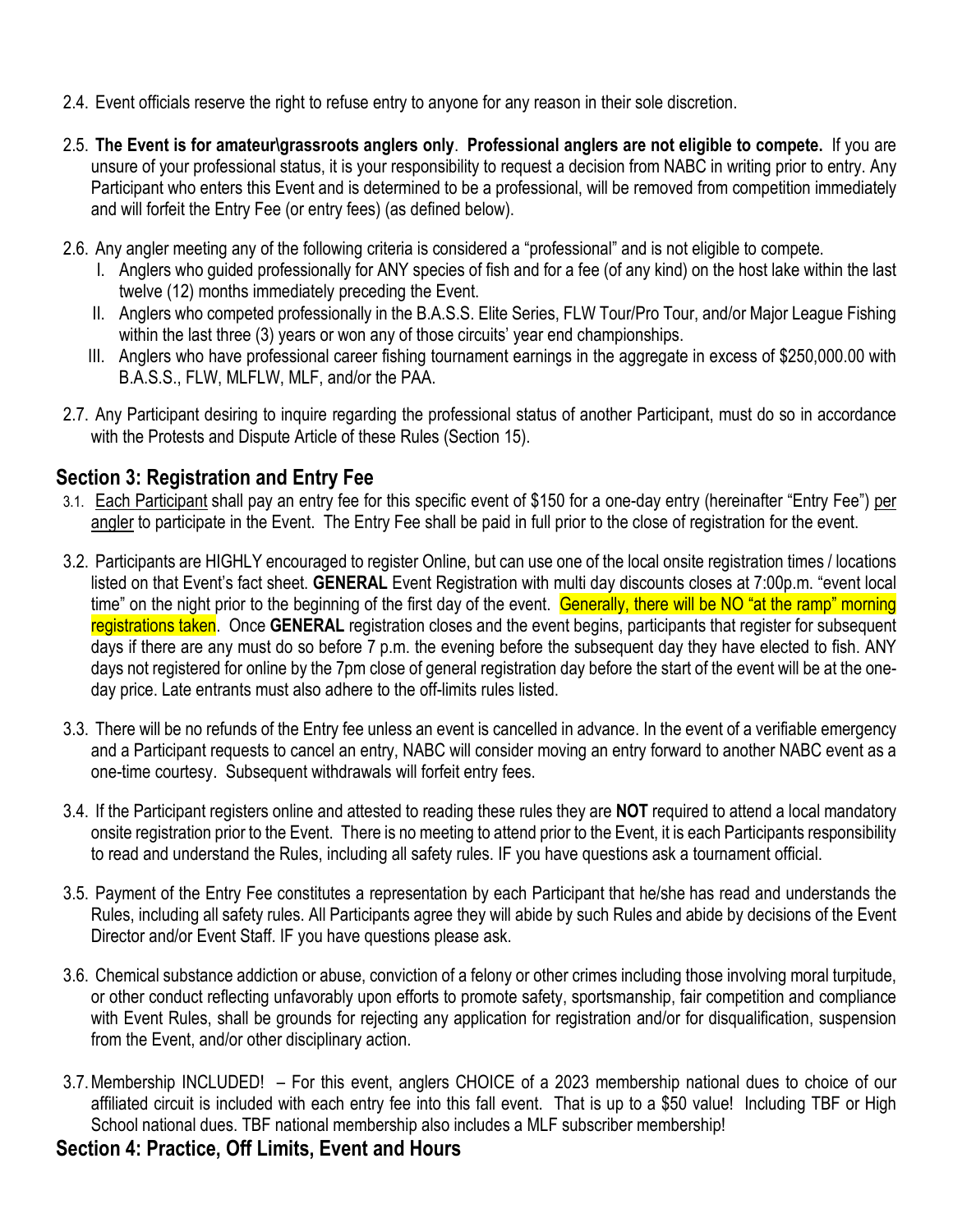- 4.1. All fish must be caught on and within the official designated Event waters during official Event hours. You may fish anywhere on Event waters accessible to the public by boat, except areas designated as "off limits" or "no fishing" by local, state, and federal officials.
- 4.2. Event off limits time begins at 7:00 p.m. the night before the first competition day of each Event. Participants must be off the water on or before 7:00pm on the day prior to the Event and may not begin fishing or casting until the official Event start time, which is listed on the fact sheet and will be announced via text message the morning of the event. The Event lake is off limits to fishing after each days final weigh in on ANY competition day(s). **All participants must follow the off-limits rules for the previous day even if you're not fishing all days of the event.** You may return to your launch site by boat, but are not allowed to fish or use electronics for the purposes of finding fish during off-limits time.
- 4.3. There is no single launch site for the Event. Participants may leave from any launch on the competition waters at any time; however, a Participant may NOT fish any water that is un-accessible to the public, nor begin fishing / casting until the official Event start time. Official "first-cast" start times will be listed on the event fact sheet as determined by the Event Director and Participants will be notified when to commence fishing via text message the morning of the Event. (In the event a participant does not receive the official text message, they may commence fishing at the official start time listed on the Event fact sheet as verified by cellular phone time).
- 4.4. No one may leave his or her boat to fish, to land a fish, or to make that boat more accessible to fishing waters.
- 4.5. No Participant may buy, barter, or hold or a fishing location for any other Participant or for a Non-Participant for use during any Event day or during off-limits prior to start. This also forbids the practice of someone "Hole sitting" for you.
- 4.6. Participants must be in line at the bump tanks or in the marked safe weigh in zone area before the end of the respective time session for their fish weight to be tallied and counted in the results of that time session. You may leave the weigh in line, safe zone or tanks and return to your boat if you decide not to weigh in during a particular session.
- 4.7. From time to time, the immediate areas where the Event "live releases" fish daily may be made off-limits to fishing and Participants. IF that area is known prior to the event it will be listed on the event fact sheet. Otherwise Participants will be notified via text message of such location.

### **Section 5: Safety**

- 5.1. Safe boat conduct must be observed at all times by Participants.
- 5.2. Participants are aware they are participating in a physical activity in the sport of fishing that may be dangerous and can cause injury. These activities may involve and are not limited to: severe cardiovascular stress, possible violent contact, injury or drowning. Participants understand and acknowledge the activities involve certain risks including, but not limited to, death, serious neck and spinal injuries, brain damage, and/or serious injury to virtually all bones, joints, muscles, skins, eyes and internal organs, and property damage. Although particular Rules, equipment, and personal discipline may reduce the risks associated with participating in the Event, the risk of serious injury does exist and cannot be completely eliminated. Therefore, each Participant willingly and expressly assumes this risk to participate.
- 5.3. During Event hours no alcoholic beverages or drugs (other than those purchased over-the-counter or prescribed by a licensed physician) are to be consumed by Participants or allowed in Participants' boat until the final hourly weigh-in is complete and/or polygraph examinations are complete.
- 5.4. All boats must be equipped with some type of emergency ignition cut-off device (kill switch) on any remote steered outboard while main engine is in use. Ignition cut-off device (kill switch) must operate properly, which means when the kill switch is activated the outboard main engine must stop running immediately. The ignition cut-off device (kill switch) must be attached to the boat operator at all times while the outboard main engine is in use.
- 5.5. U.S. Coast Guard approved chest type life jackets (PFD) are required for each person on board during competition. Life jackets (PFD) must be worn and strapped, snapped, or zippered securely, and maintained in that condition until the combustion engine is out of gear or shut off. Operation of Inflatable life vests where legal, must be regularly checked.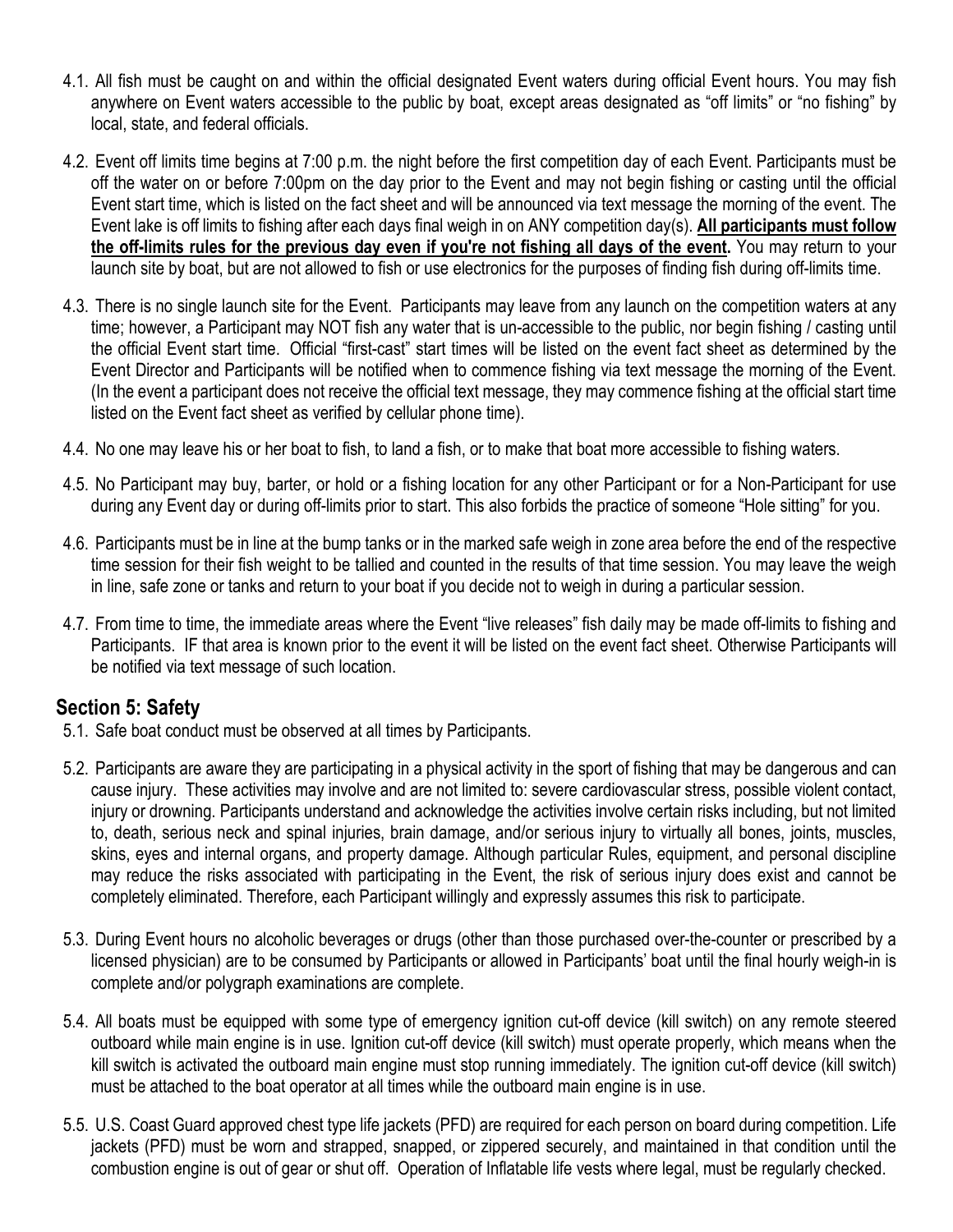- 5.6. If Participants observe any unsafe, unethical or other significant hazard, weather, condition or activity during his/her presence or during participation in the Event, Participant should remove themselves to safety and from participation and if applicable bring it to the attention of a representative of the Event immediately.
- 5.7. No boat shall have a motor of higher horsepower than approved by the U.S. Coast Guard.
- 5.8. In the event of sudden or significant weather condition developing during the competition, the Event Director will advise via text message regarding any change, delay, suspension and/or cancellation of one or more weigh in sessions of the day(s). In such event, the day(s) payouts will be allocated against all completed hours of competition and paid places.

#### **Section 6: Sportsmanship**

- 6.1. Sportsmanship, courtesy, safety and fish conservation are required from every Participant. Participants shall demonstrate professionalism and integrity in support of the sport of fishing. This includes any and all social media content that may be shared now or in the future. Any Participant found compromising the integrity of the sport and/or the Event may be subject to disciplinary action and/or disqualification.
- 6.2. The favorable public reputation of the circuit, the sport of fishing, the Event Director and Staff, sponsors, partners and officials are of paramount importance. IF you have an issue talk to an Event staff person to person and they will do all they can within the rules to help or clarify. Participants shall refrain from making unreasonable attacks, accusations, and comments that disparage the integrity of the circuit, Event, the sport of fishing, the Event Staff, sponsors, partners and officials. This includes but is not limited to the Participants social media accounts and digital sites.
- 6.3.Participants shall act in a courteous manner at all times, especially with Event officials and in regard to boating and angling in the vicinity of non-participants who may be on Event waters.
- 6.4. Any Participants attempting to manipulate the outcome of the Event or defraud the Event or NABC, any participant, sponsor, affiliate or partner will be disqualified and may be subject to prosecution.

### **Section 7: Tackle and Equipment**

- 7.1. Participants must possess all necessary fishing licenses and follow all regulations. All state rules regarding fishing and fishing methods will be observed unless more stringent regulations are specified by Event officials.
- 7.2. All fish must be caught on artificial bait by casting only, no foul hooking of any visible fish. When visibly fishing for any bass, bedded, electronically or otherwise the bass must be hooked inside the mouth to be a legal catch. No trolling with big motor or a kicker motor is allowed.
- 7.3. Participants may use only one rod at any one time. Other rods may be in the boat for substitute purposes.
- 7.4. A fish may not be altered in any way. No electronic or other tracking/marking devices (implanted microchips, tags/reflective markers, etc.) may be used to locate a fish. Depth-finders, sonars, fish finders, graphs and sound devices are allowed.

#### **Section 8: Boat Motor & Safety Equipment**

- 8.1. ALL Participants in any vessel are responsible for daily checking/verifying all required safety equipment before leaving the launch point and/or making sure the watercraft and fishable waters are safe.
- 8.2. All boats must be propeller driven; jet drives are NOT allowed. Boats are required to have on board all coast guard required safety equipment. Anytime the combustion engine is running there must be a driver in the driver's seat in full control of the boat.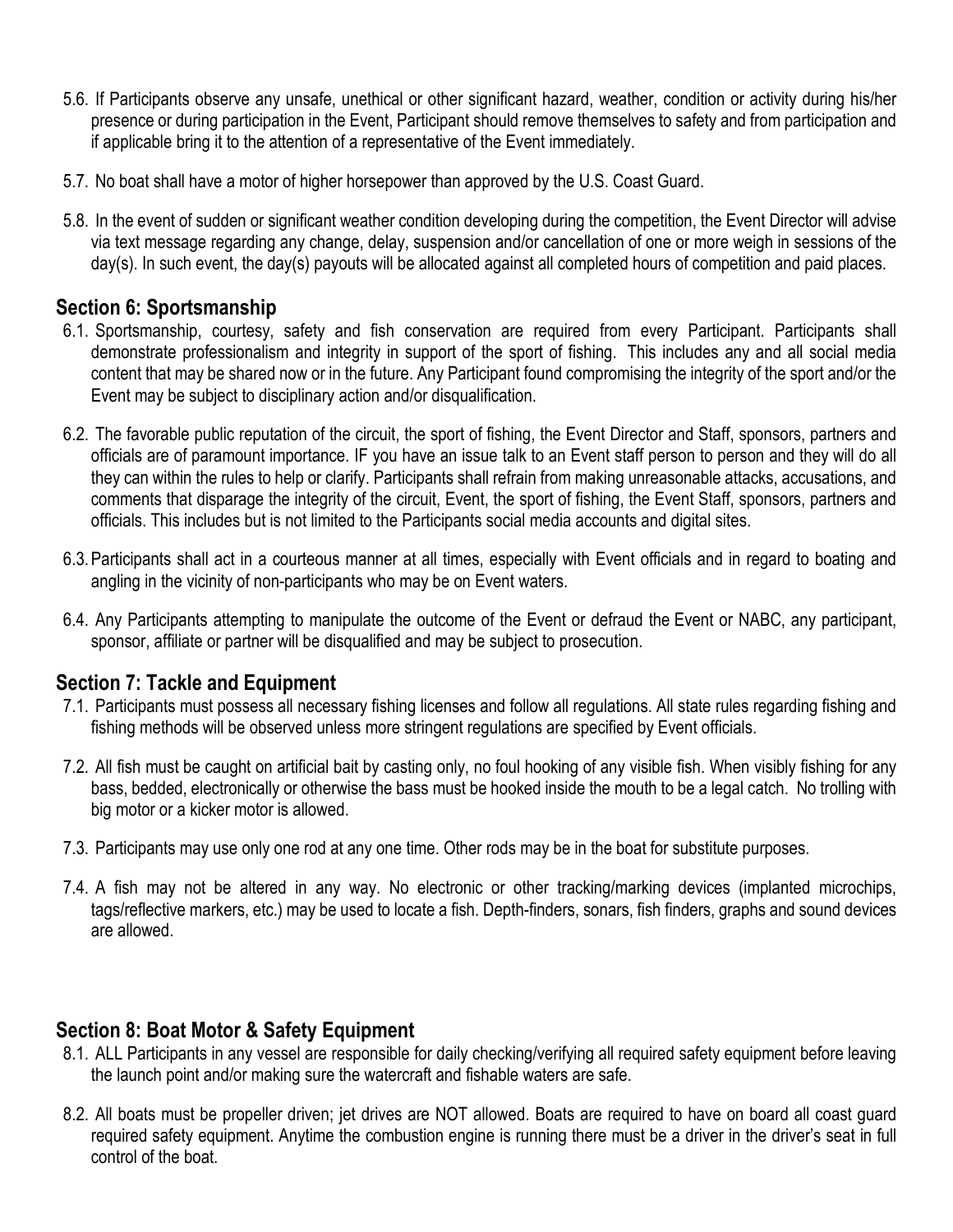- 8.3. All boats must be cleaned of all harmful exotic aquatic invasive species. **CLEANED, DRAINED and DRY**, before entering and when leaving the lake.
- 8.4. Each boat MUST be capable of safely carrying the Participants fishing from it up to the Event limit of (3) three participants and may NOT exceed the vessels rated capacity.
- 8.5. By entering the Event, Participants hereby agree to allow their boat to be boarded for observation, filming, and/or inspection by Officials at any time prior to, during, or following the Event, to include, but not limited to, all safety equipment, all storage, boxes, containers, rating plates, live-well, and engines.
- 8.6. Boats are required to have a functioning bilge pump, live well, and an emergency ignition-shutoff device that must be securely attached to the driver anytime the boat is on plane. It is recommended, but NOT required to have a marine band radio on board.
- 8.7. The following items (minimum) will be randomly checked at each weigh-in session. Violation of any rules or safety items will be cause for disqualification: Fishing License - # of fish in possession - Alcoholic Beverages - Horsepower Rating -Life Jackets – Engine Cutoff Device (Kill Switch).

#### **Section 9: Weigh-in and Penalties**

- *9.1. You CANNOT weigh-in a fish in any session without proof of paid entry for that day AND a photo ID that matches proof of entry, bring these items with you to the weigh in line.*
- 9.2. All bass weighed-in become the property of the Event and will be released back into the lake alive.
- 9.3. Four (4) weigh-in sessions are held each day normally and will vary by event; *as an example*; **First Cast to 8:00 a.m., 8:01 -10:00 a.m., 10:01 am -12:00 p.m., and 12:01-2:00 p.m.;** Check Event fact sheet for each event. No one is allowed to get into the weigh-in line AFTER the final published weigh in time.
- 9.4. For conservation, all bass brought to the official weigh-in station must be in a weigh bag with adequate water. If a Participant does not have a weigh bag, one will be provided by NABC. **Bass must be alive to be weighed-in.**
- 9.5. Any fish that cannot be clearly and 100% positively weighed-in by the person who originally caught it may NOT be weighed-in at all and must be released. **Be careful when handling fish in the boat.**
- 9.6. No one Participant may weigh more than one (1) fish per session which is a maximum of (4) four fish per day. Fish weighed in one session does not carry forward from session to session. Participant's single biggest bass weighed in during the event is counted for any overall standings.
- 9.7. Keep your fish separated, clearly marked, and identifiable. Fish must be weighed-in by the Participant who originally caught the fish and must be in said Participant's actual physical possession in the weigh-in line. (Only exception is a disabled Participant, (with prior approval) we will allow another Participant to bring the clearly marked fish to the scales).
- 9.8. Any artificially weighted / altered bass will be disqualified; any alteration of length or weight of bass is prohibited and the Participant(s) may be subject to prosecution and shall be disqualified from all future events. Any questionable fish will be subject to inspection by a marine biologist or similarly qualified expert.
- 9.9. Only LIVE largemouth, smallmouth and Ky spotted bass if present will be weighed. Specific lake minimums and/or slot limits must be followed, it is the responsibility of the Participant to abide by all Event, local, state, and federal Rules.
- 9.10. **A Maximum of two (2) fish in a Participants possession at any time**, (state laws will apply). AFTER the final published weigh in time each day, all releasable fish not weighed shall be released back into the water and are not allowed to carry over to another day.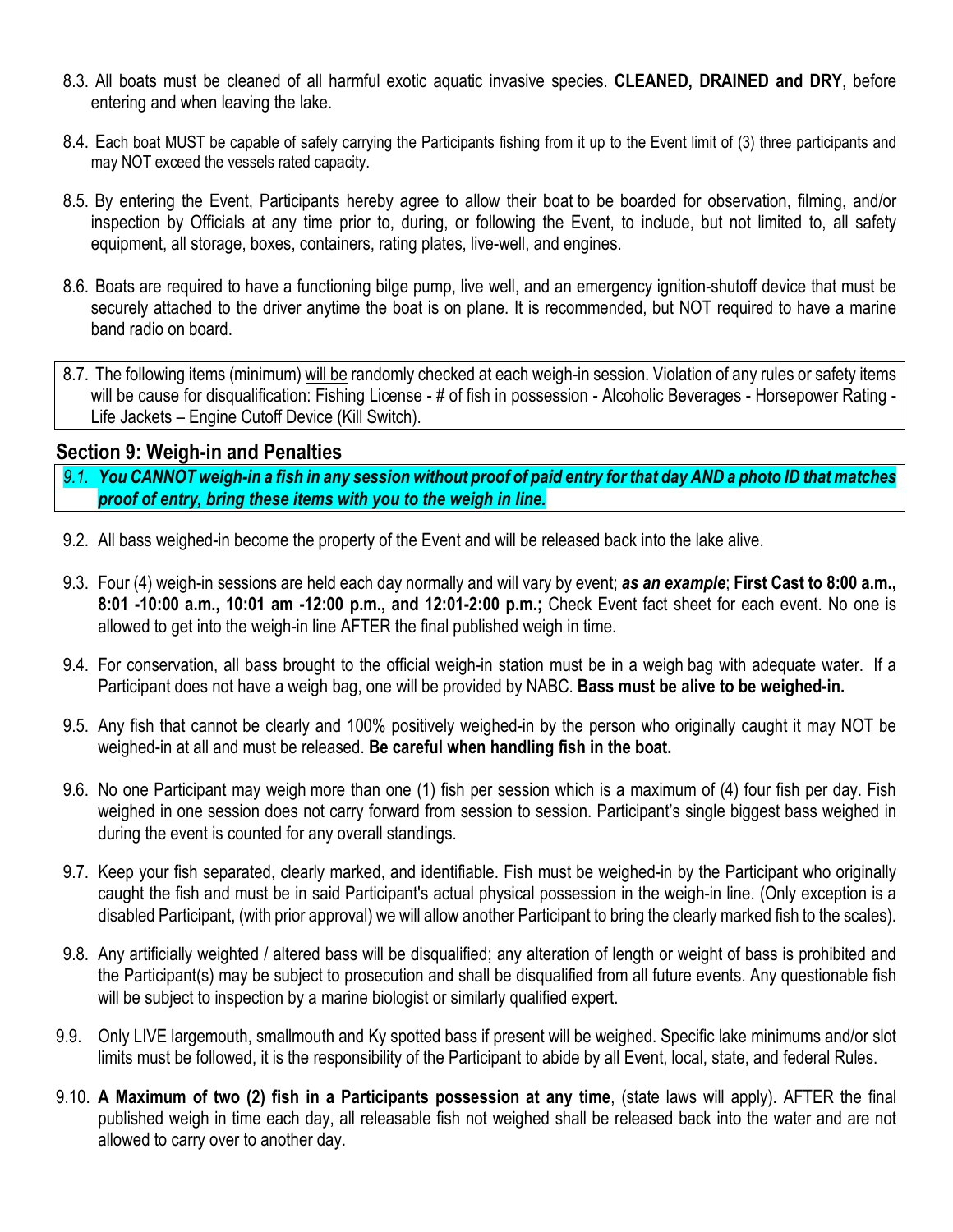#### **Section 10: Permitted Fishing Locations**

10.1. Tournament waters shall be set by officials for each Event. All Participants must obtain this information from NABC.

- 10.2. Fishing on Event waters is permitted within the boundaries defined by the fact sheet and Event director that are available to the public and accessible by boat except: Any water within these tournament boundaries closed to public fishing, posted "off-limits or no fishing" by local, state or federal officials will be OFF-LIMITS, the removal of official local, state or federal property or barricades at any time to make an area more accessible by boat is strictly prohibited.
- 10.3. Also, any live fish release area established by the Event Director will be off-limits and will be announced on the event fact sheet if known before the event or by text message at the Event.
- 10.4. No fishing is allowed within fifty (50) yards of an anchored boat that was first anchored in a fixed position with the trolling motor out of the water.
- 10.5. No Participant may "Buy" or "Barter" a fish or a fishing location. Only water open to ALL public fishing will be considered Event waters. All angling must be done from the boat. On Event days, participants are prohibited from fishing except during designated tournament fishing hours. Participants must not fish Event waters before and after tournament hours except to navigate to and from the check-in site and launch facilities. If repairs or a test-run is needed, NABC staff must be notified prior to a test run.

#### **Section 11: Communications**

- 11.1. Cell phones and other communication devices may NOT be used for the purposes of locating or finding fish and/or communicating with other Participants or Non-Participants regarding such.
- 11.2. Text message updates and Event communication are an added bonus service provided. The Event nor Event Staff can guarantee delivery of any text messages or communications. It is the Participant's responsibility to know and to manually enter their correct cell phones into the registration/text system. Some carriers block text messaging services and it is the Participant's sole responsibility to check with their provider to determine that. If Participant is unable to receive text messages, please contact your provider prior to the Event or you may utilize the NABC live leaderboard/website.
- 11.3. Participant's entry into any Event by any means physical or digital represents your express consent to receive email, phone, and text message communication from the Federation Angler national office, the Bass Pro Shops / Cabela's North American Bass Challenge, and any of its owners, successors, directors, members, officers, agents, contractors, affiliates, employees, sponsoring agencies, sponsors, and/or advertisers before, during, and after an Event. Participants who remain in the database after an Event understand and acknowledge that they will receive ongoing communication. We will not sell or disseminate participant databases with any outside organizations. We value your privacy and the trust you place in us to protect it. In order to discontinue communication, it is Participant's responsibility to notify the Federation Angler National office to opt out of those communications.

## **Section 12: Official Safety Checkpoint**

12.1. *Safety begins with YOU!* - ALL Participants in any vessel are responsible for daily checking/verifying all required safety equipment before leaving the launch point.

12.2. The following items (minimum) will be randomly checked at each weigh-in session. Violation of any rules or safety items will be cause for disqualification: Fishing License - # of fish in possession - Alcoholic Beverages - Horsepower Rating - Life Jackets – Engine Cutoff Device (Kill Switch).

### **Section 13: Late Penalty**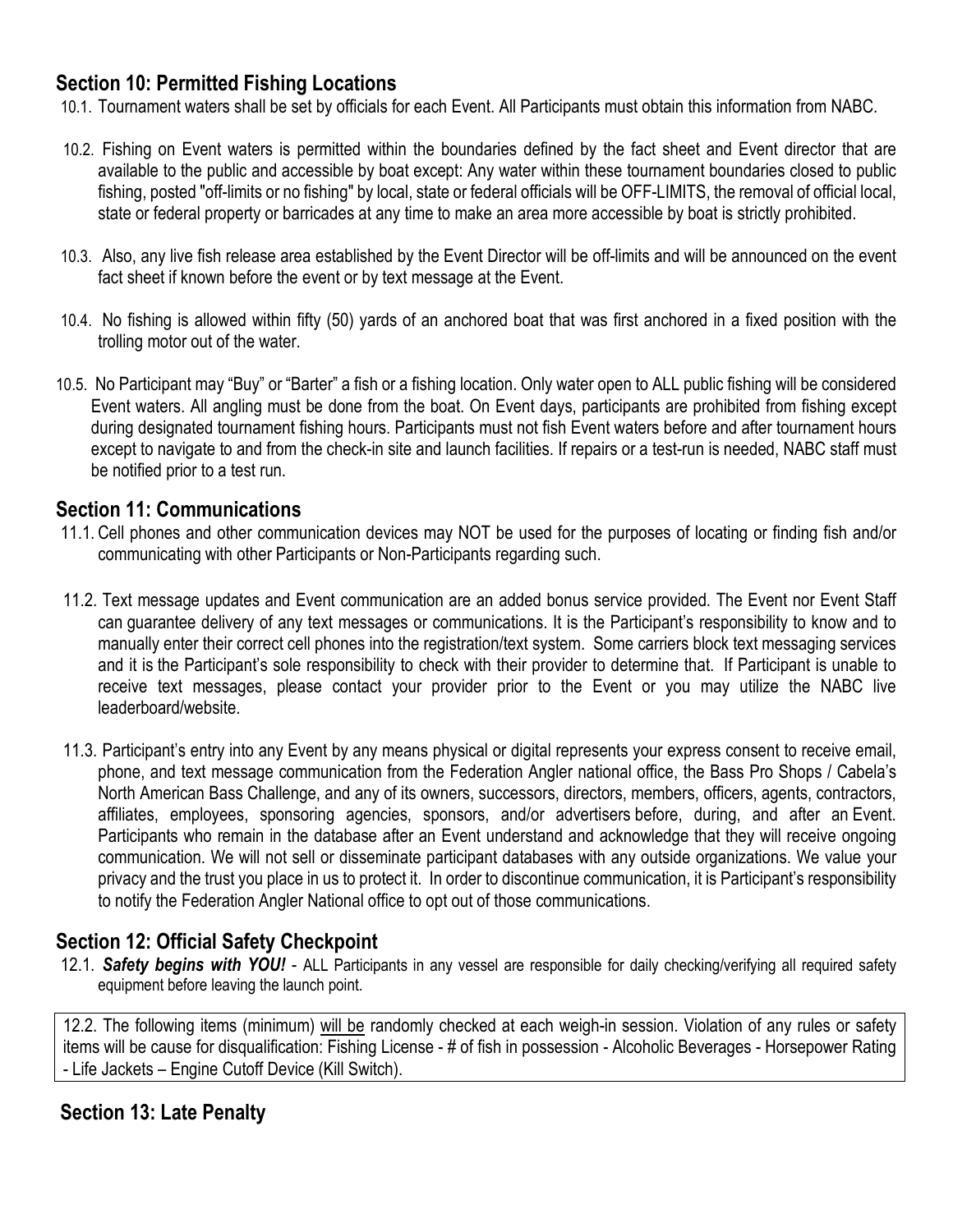- 13.1. It is each Participants responsibility to allow ample time, considering dock/ramp/parking/traffic or congestion to be inside the designated weigh-in safe area for each weigh-in. You have 2 hours in each session to weigh in DO NOT push the limits, regardless of fault, there is NO excuse for being late.
- 13.2. Participants who are not inside the designated weigh-in safe area before it is closed for each session will not be allowed to weigh-in for that session.

#### **Section 14: Scoring**

- 14.1. Participants may not weigh more than (1) one bass per session. Four (4) sessions equals a possible (4) fish per day. Bass weighed-in any session does not carry forward from session to session. Participant's single biggest bass weighed-in during the entire Event is entered into the final overall standings.
- 14.2. The top published prize for each event is guaranteed all other places or prizes are dependent on entries. Full payout info will be publicly posted after the close of registration. As an example; Normally, based on overall event standings 1<sup>st</sup>, 2<sup>nd</sup>, and 3<sup>rd</sup> place overall big fish overall will be awarded cash and/or prizes. \*\*Based on entries each session will award no less than 3 and no more than 10 biggest fish each session in cash and/or prizes.(places each session are based on entries) Therefore, a one-day Event with (4) four sessions could award up to 40 total places, PLUS the top 3 from overall standings for a total of 43 places in cash and prizes. A two-day Event with (4) four sessions each day could award up to 80 total places, PLUS the top 3 from overall standings for a total of 83 places paid in cash and prizes. Plus, any sponsor bonuses or contingencies. Again, check event fact sheet for details final payout will be published when registration closes but the top overall big fish prize is guaranteed as advertised for each event.
- 14.3. All prizes will be awarded at the designated location listed on the Event fact sheet, following the final Event weigh in. Top 3 overall MUST attend, all others can be mailed.

#### **Section 15: Protests, Disputes & Truth Verification Tests**

- 15.1. All protests or disputes relating to any matter involving the Rules, a Participant or the Event must be registered in writing with the Event Director within fifteen (15) minutes of the designated weigh-in and prior to delivery of any prizes or winnings. Protests made after the deadline will be disregarded and the protesting Participant may be subject to disqualification as well. Truth verification final results are non-disputable and are not subject to protest.
- 15.2. Any protest filed shall be heard by the Event Staff. After reviewing the submission, the Event Director shall inform the protesting Participant of the decision. The Event Staff's decision is final and not subject to further appeal.
- 15.3. The interpretation and enforcement of the Rules will be the sole responsibility of the Event Director.
- 15.4. All Participants agree as a condition of entering the Event, by entering the event with payment of entry fee, and by his/her signature on the Event entry form (in person or electronically), to submit to a polygraph examination should they be so requested to do so at any time for any reason or for now reason and to provide truthful and honest responses and to abide by its results as determined by a qualified examiner. Participants must successfully pass the polygraph\truth verification testing or be removed from competition.
- 15.5. At the sole discretion of the Event Director or his/her designee, random third-party administered Truth verification examinations may be administered on site during the Event.
- 15.6. Refusing to take a polygraph/truth verification examination for any reason will result in immediate disqualification.
- 15.7. Any Participant taking medication should notify the examiner prior to examination.
- 15.8.Any Participant determined by the examiner and/or other Event Officials to be in violation of the Rules, intoxicated and/or under the influence of any type of illegal drug(s) at the time said Participant is required to take the Truth verification examination, will be disqualified from this and possibly all future events.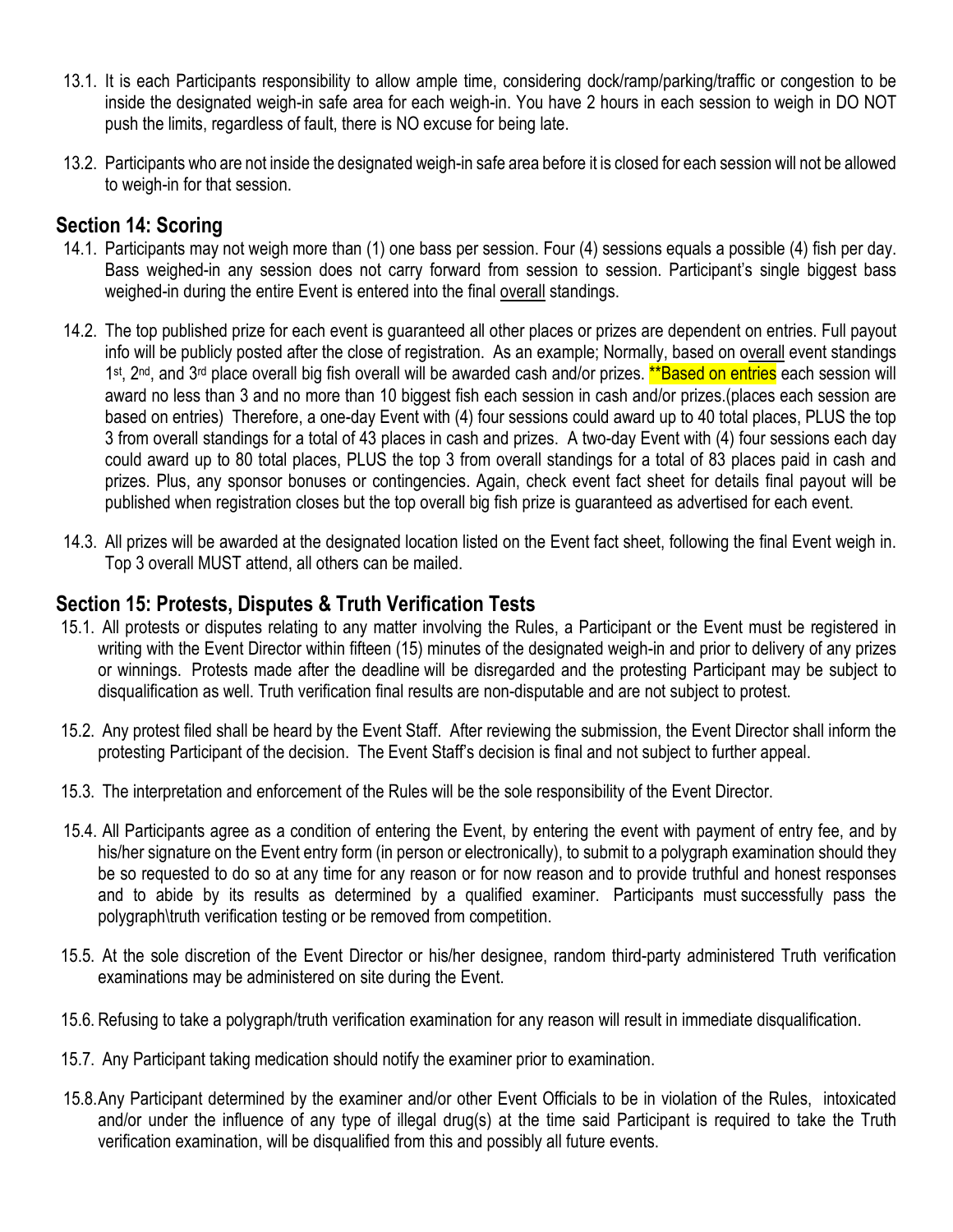- 15.9. Participants acknowledge and agree that Event Officials may disclose the results of the polygraph exam. If or when disclosure occurs is at the sole discretion of the Event Officials.
- 15.10. Participant found in possession of an illegal substance will be subject to disqualification/prosecution.
- 15.11. Anyone who has failed to pass a polygraph examination in a competitive event and/or been disqualified for fraudulent actions in connection with any fishing contest is not eligible to compete.

#### **Section 16: Catch and Release**

- 16.1. Every effort must be made to keep bass alive including proper live well aeration, treatment and temperature management. **You may not weigh a dead fish.**
- 16.2. Every boat must have adequate live well space, properly aerated, to sufficiently maintain, in a healthy condition a limit catch by competitors using the boat. NABC recommends the use of live well additive such as G-Juice and ice, in warmer water months to improve oxygen levels and promote a healthy release of fish into natural habitat.

#### **Section 17: Ties**

17.1. In the event of a tie for the overall big bass awards, the tie breakers will be 1.) Most number of legal live fish weighedin during the Event. 2.) Date/ time of that days Event paid entry. 3.) Tied Fish that was weighed first 4.) flip of coin. For a Session standings tie. 1.) First to weigh-in in that Session 3.) Flip of a coin

#### **Section 18: Patches Signage & Promotion**

18.1. Event officials has no intention to restrict the use of logos, patches or signage and encourages their use to promote your various supporters. However, we do reserve the right to restrict a logo that is deemed offensive. Further realizing we are in a TV\media\sponsorship field that MAY sometimes restrict the use of some signage Event officials reserves the right to restrict the use of such signage in our promotional endeavors with as much advance notice as possible. Finally, if you are being filmed for television no tobacco products may be used while filming.

#### **Section 19: Miscellaneous / Captions**

- 19.1. The headings, captions, titles, and numbering system are inserted only as a matter of convenience and may under no circumstances be considered in interpreting the provisions of this Agreement.
- 19.2. The Rules shall be governed by and construed in accordance with the laws of the State of Oklahoma in all respects, including matters of construction, interpretation, validity, and enforcement.